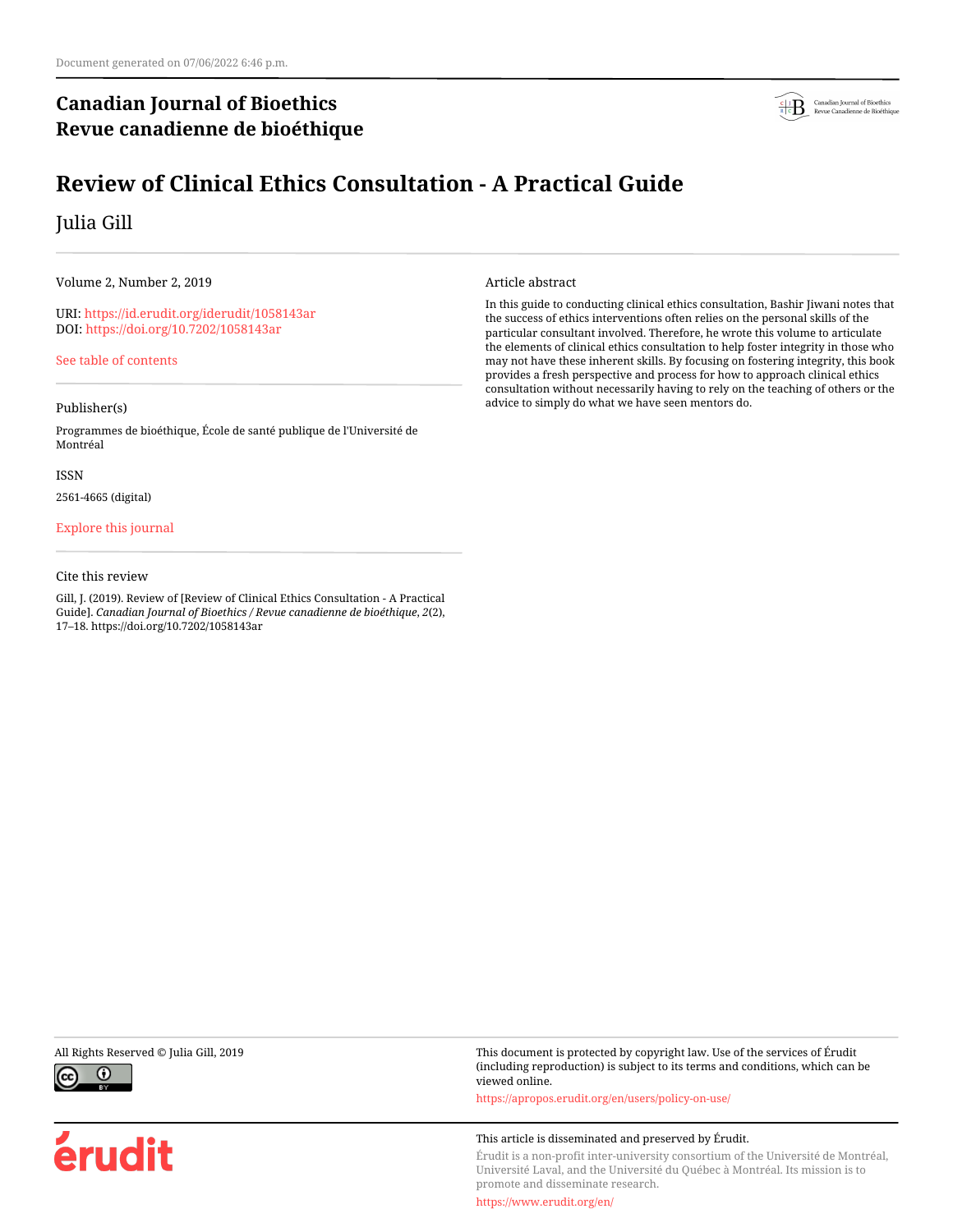### **COMPTE RENDU / REVIEW**

# **Review of** *Clinical Ethics Consultation - A Practical Guide*

Julia Gill<sup>1,2</sup>

Dans ce guide portant sur la conduite d'une consultation en éthique clinique, Bashir Jiwani note que le succès des interventions en éthique notes that the success of ethics interventions often relies on the repose souvent sur les compétences personnelles du consultant personal skills of the particular consultant involved. Therefore, he concerné. Par conséquent, il a écrit ce volume pour articuler les éléments de la consultation en éthique clinique afin d'aider à favoriser l'intégrité chez ceux qui ne possèdent pas ces compétences inhérentes. En mettant l'accent sur la promotion de l'intégrité, ce livre offre une perspective et un processus nouveaux sur la façon d'aborder la consultation en éthique clinique sans nécessairement avoir à se fier à l'enseignement ou aux conseils des autres pour simplement reproduire ce que nous avons vu les mentors faire.

#### **Mots-clés Keywords**

consultation en éthique clinique, intégrité, soins de santé clinical ethics consultation, integrity, healthcare

#### **Résumé Abstract**

In this guide to conducting clinical ethics consultation, Bashir Jiwani wrote this volume to articulate the elements of clinical ethics consultation to help foster integrity in those who may not have these inherent skills. By focusing on fostering integrity, this book provides a fresh perspective and process for how to approach clinical ethics consultation without necessarily having to rely on the teaching of others or the advice to simply do what we have seen mentors do.

In this guide to conducting clinical ethics consultation [1], Bashir Jiwani reflects on his own experience in healthcare institutions in Alberta and British Columbia beginning in the 1990's. He notes that the success of ethics interventions often relies on the personal skills of the particular consultant involved, therefore he embarked on a project to articulate the elements and processes of ethics consultation to help foster integrity in those who may not have exceptional personal qualities or inherent skills. This volume is the culmination of that project. By focusing on fostering integrity, this book provides a fresh perspective on how to approach clinical ethics consultation without necessarily having to rely on the teaching of others or the advice to simply do what we have seen mentors do. The intended audience is ethicists who are looking for a clear and well-developed method for their practice, and perhaps a different perspective on the processes that already exist. It would suit a reader who is trying to develop or refine their unique style of conducting clinical ethics consultation.

The first half of the book begins with a comprehensive overview of the background necessary to successfully navigate the world of ethics consultation. It walks the reader through the goals of ethics consultation and how to live and practice with integrity. It introduces the reader to the different types of consult requests and consult support, as well as the different models of ethics consultation services that are available in Canada. In the second half of his book, the author then introduces his proposed process of ethics consultation, including Stage 1: Pre-Consult; Stage 2: Interviews; Stage 3: Mid-Consult (including initial ethics analysis and planning next steps); Stage 4: The Consult Meeting; and lastly, Stage 5: The Post Consult. The elements of the Post-Consult include documentation, follow-up support plan, evaluating the ethics consult, and identifying systematic issues. Interestingly, the author seeks to describe but not necessarily defend his model.

In the background sections, Dr. Jiwani argues that ethics is not a discrete area of activity, and in fact, all decisions involve ethics. In the words of the author, "Ethics is not an area or compartment of life; it is a way of looking at life – a lens through which to see any and all of our experience." Therefore, we should not just ask whether an issue is ethical, but instead and more importantly, whether the position taken in response to an issue is ethically justified. This is what his book strives to achieve. This work references the companion piece, *The Clinical Ethics Consultation Toolkit* [2], and is designed to be used in tandem with documents contained in this toolkit.

The process the author puts forward is based on the foundational values of trust and respect, with a unique emphasis on living and practicing with integrity. The author emphasises that living with integrity is a lifelong struggle to deepen and refine our understanding of what life is about, and although facing difficult situations is part of the moral life of all individuals, ethicists are often well placed to help people think through these issues. He argues that people with different convictions can all find a place under the umbrella of integrity.

In his thought-provoking discussion, Dr. Jiwani argues that living with integrity requires both understanding our own values and understanding how we see the world. We must be able to understand all the values we are demonstrating to the world and be able to critically examine what should matter in life. He emphasises that integrity, in life and in ethical practice, requires being able to articulate and then challenge our own beliefs. Since our beliefs about reality and our values are intimately connected, we need to be able to talk openly with others about them in order to further the ethical discourse. Such sentiments are the underpinning of the process that follows.

While not significantly divergent in terms of content, this guide to clinical ethics consultation provides a different lens and a distinct process through which to navigate the world of ethical issues. Although the process and consult description sections are useful and practical, the real strength of this book lies in the moral analysis. By advocating to ground clinical ethics consultation in the integrity of the consultant and the consultee, the author has created a work that is holistic and refreshing in its honesty and breadth of discussion. The process described in the second half of the work is the logical extension of the